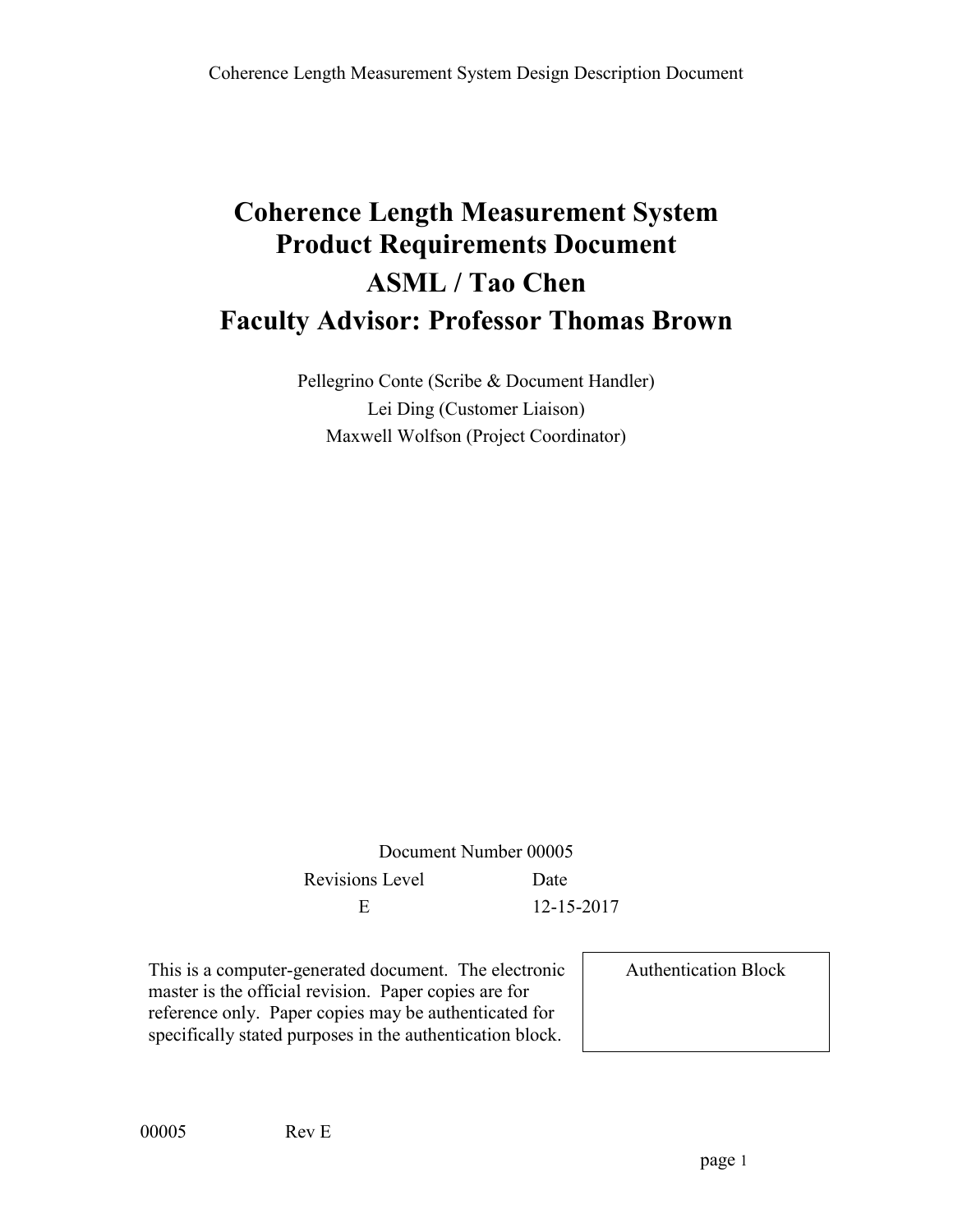|               | Rev Description                      | Date       | Authorization |
|---------------|--------------------------------------|------------|---------------|
| A             | <b>Initial PRD</b>                   | 10-18-2017 | All           |
| B             | <b>Updated Specifications</b>        | 11-10-2017 | All           |
|               | Incorporated Potential Design        |            |               |
| $\mathcal{C}$ | <b>Updated Specifications</b>        | 11-27-2017 | All           |
|               | <b>Updated Potential Design 1</b>    |            |               |
|               | Incorporated Potential Design 2      |            |               |
| D             | <b>Updated Specifications</b>        | 12-08-2017 | All           |
|               | <b>Incorporated Resources Needed</b> |            |               |
|               | <b>Incorporated Spring Timeline</b>  |            |               |
| E             | <b>Updated Specifications</b>        | 12-15-2017 | All           |
|               | <b>Edited Timeline</b>               |            |               |
|               | Added System Block Diagram           |            |               |
|               | Added Appendix                       |            |               |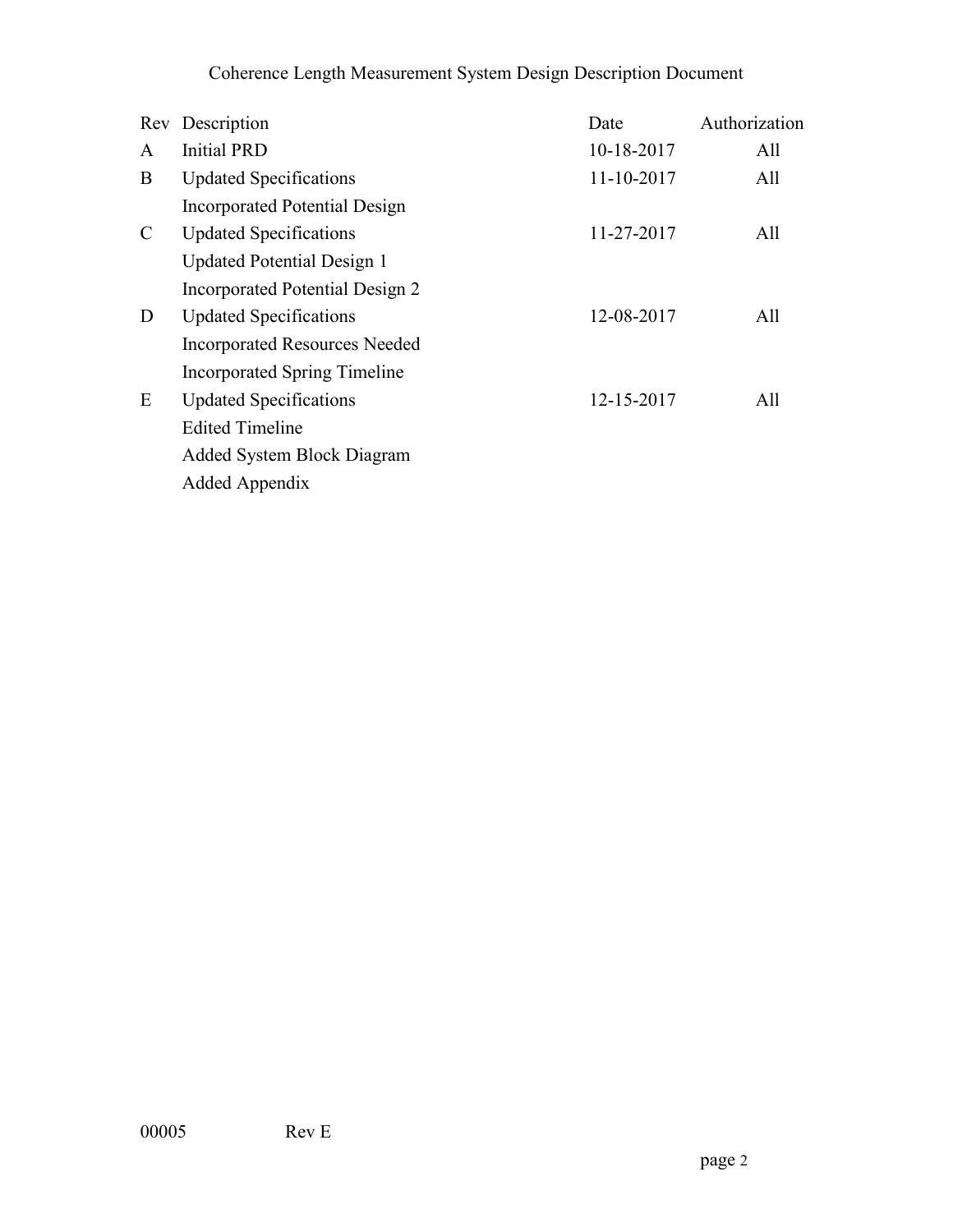## **Table of Contents**

| <b>Revision History</b>                         | $\boldsymbol{2}$        |
|-------------------------------------------------|-------------------------|
| <b>Table of Contents</b>                        | $\overline{\mathbf{3}}$ |
| <b>Statement of Advisors</b>                    | $\overline{\mathbf{4}}$ |
| <b>Vision</b>                                   | $\overline{\mathbf{4}}$ |
| <b>Environment</b>                              | $\overline{\mathbf{4}}$ |
| <b>Regulatory Issues</b>                        | 5                       |
| <b>Fitness for Use</b>                          | 5                       |
| <b>Responsibilities</b>                         | 6                       |
| <b>Proposed Design 1: "Staircase Reflector"</b> | $7 - 10$                |
| Figures<br>$\bullet$                            | $\tau$                  |
| Design Overview                                 | 8                       |
| <b>Component Analysis</b><br>$\bullet$          | $9-10$                  |
| <b>Proposed Design 2: "Translation Stage"</b>   | $11 - 14$               |
| Figures<br>$\bullet$                            | 11                      |
| Design Overview<br>٠                            | 12                      |
| <b>Component Analysis</b>                       | $13 - 14$               |
| <b>Resources Needed</b>                         | 15                      |
| <b>Fall and Spring Timeline</b>                 | 16                      |
| <b>Appendix</b>                                 | 17                      |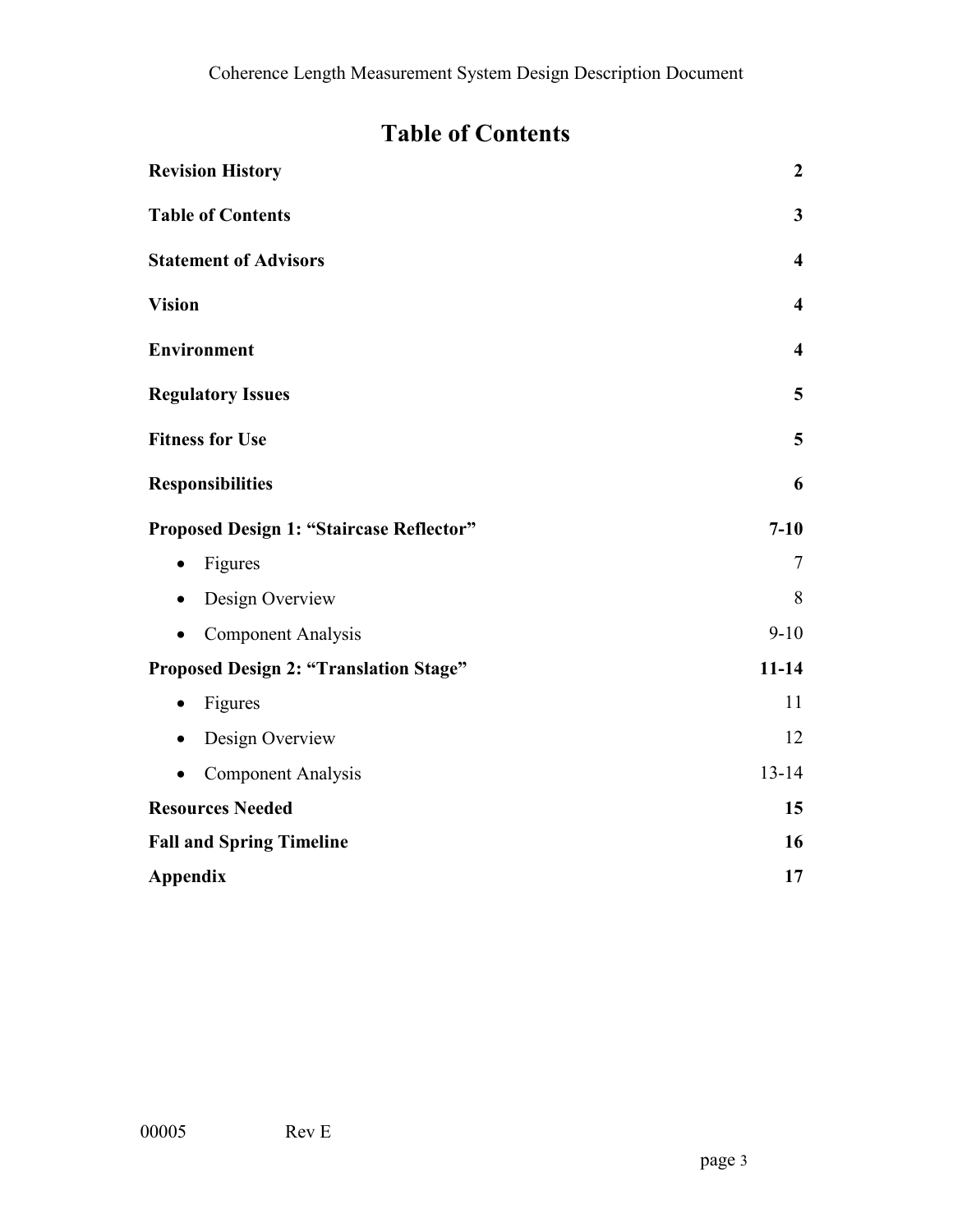#### **Statement of Advisors:**

The Coherence Length Measurement System is a customer driven product. As such its design inputs are derived from the direction of our customer, Tao Chen. Additional guidance and assistance are provided by our faculty advisor, Professor Thomas Brown.

This product requirement document has been approved by our customer as of 12/15/17. Email certification of his review can be found in the appendix.

#### **Vision:**

The product is a coherence length measurement system with the purpose of accurately measuring the coherence length of light sources consisting of one or more spectral peaks. The goal of this project is to develop and assemble a prototype that will fulfill this purpose.

#### **Environment:**

As a device intended for performance examination, it needs to operate in the following environment:

#### **Temperature**

15-35  $\degree$ C – operation range

#### **Relative Humidity**

Non-condensing

#### **Vibration**

Upon an optical table with a vibration isolation pad in a lab setting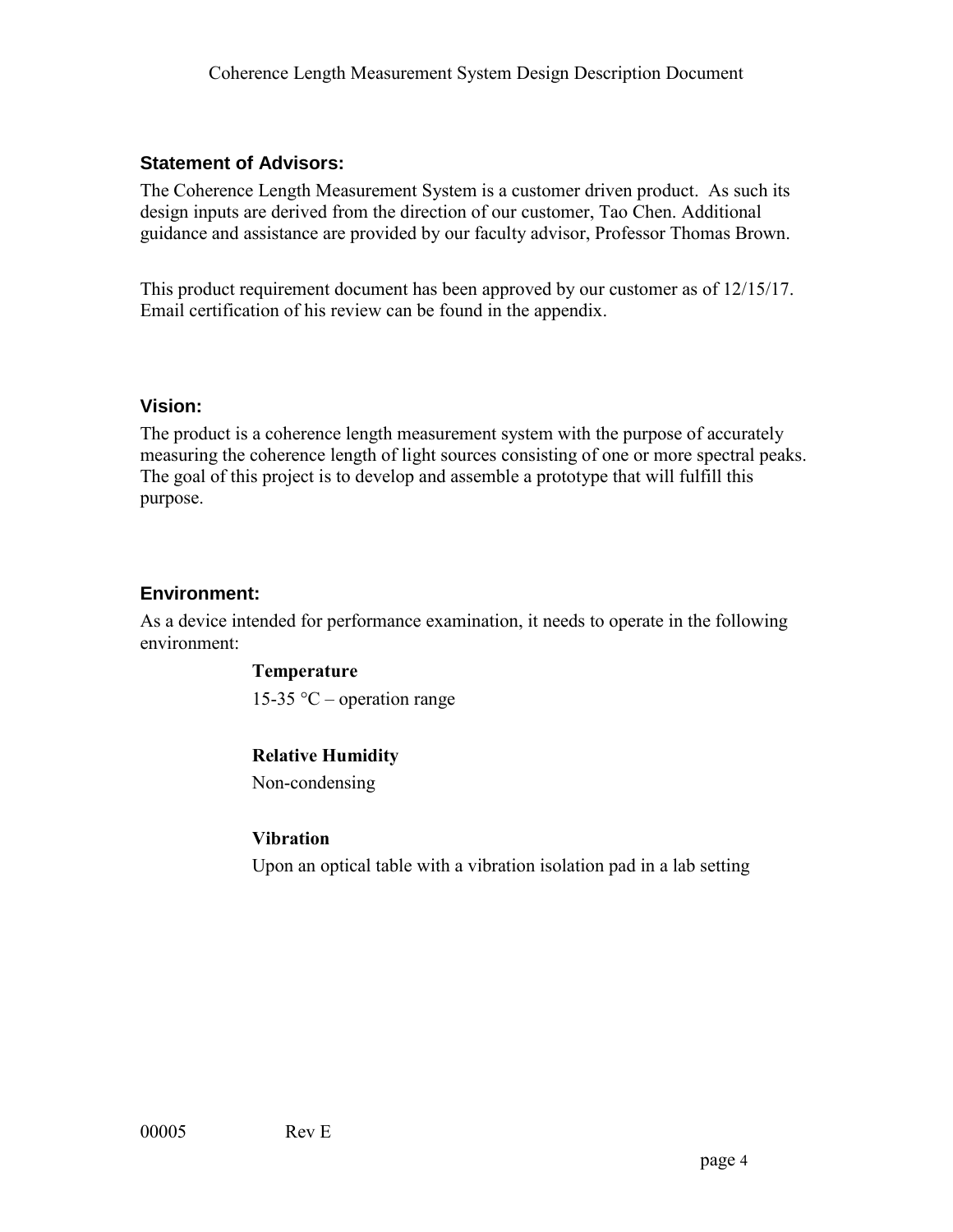#### **Regulatory Issues:**

Open beam needs to be completely covered in a light tight enclosure.

#### **Fitness for use:**

The system will:

Measure the coherence length of light sources directly, since measuring by the spectrum will not give accurate results regarding low visibility resurgent peaks.

Be able to measure coherence length of sources over a wavelength range of 500- 900nm

Possess the ability to measure the coherence length up to 500mm starting from the point of equal path length.

Measure visibility at increments of 0.01mm of optical path length difference.

Possess a visibility level less than 0.01

Make use of a FC/PC single mode fiber connector to introduce the light into the system

Report the raw plot data of the coherence visibility curve over the entire scan length

|                          | <b>Specifications</b> |                 |
|--------------------------|-----------------------|-----------------|
|                          | <b>Laser Sources</b>  |                 |
| Power                    |                       | $1-20$ mW       |
| <b>Operation Mode</b>    | $=$                   | Continuous-wave |
| Minimum Coherence Length |                       | $0.5$ mm        |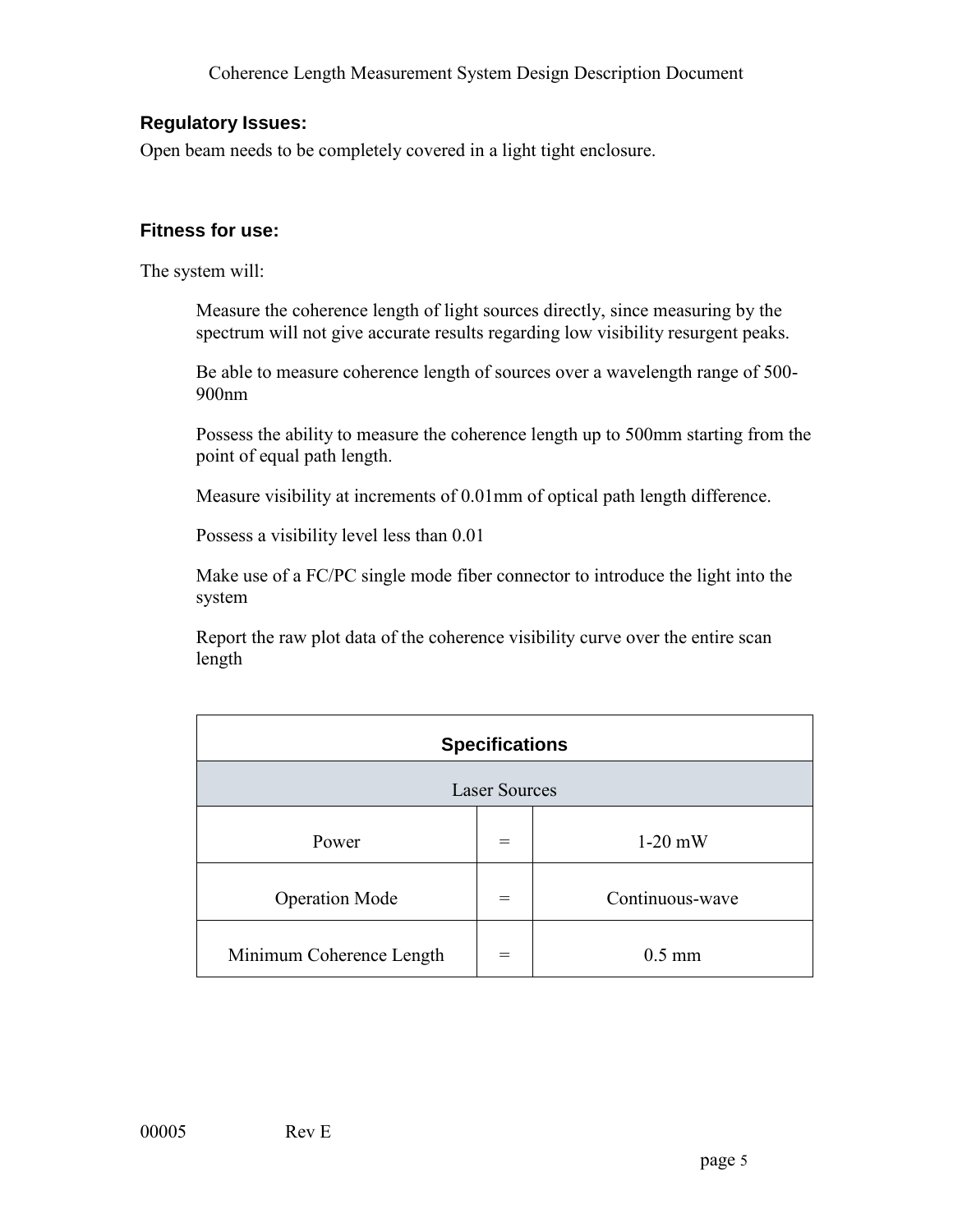It is desirable that:

The cost of the system is < 5000 USD for all components The volume of the system be less than 1000mm x 1000mm x 500mm Have an operation time that is less than 30 minutes

#### **Project Scope:**

#### System Block Diagram:

Green boxes are our responsibilities.



We are responsible for:

Designing and building a functioning prototype of the system in a lab setting.

Writing and developing software to analyze information from the prototype and report raw visibility plot data.

We are not responsible for:

System vibration compensation outside of a lab setting

00005 Rev E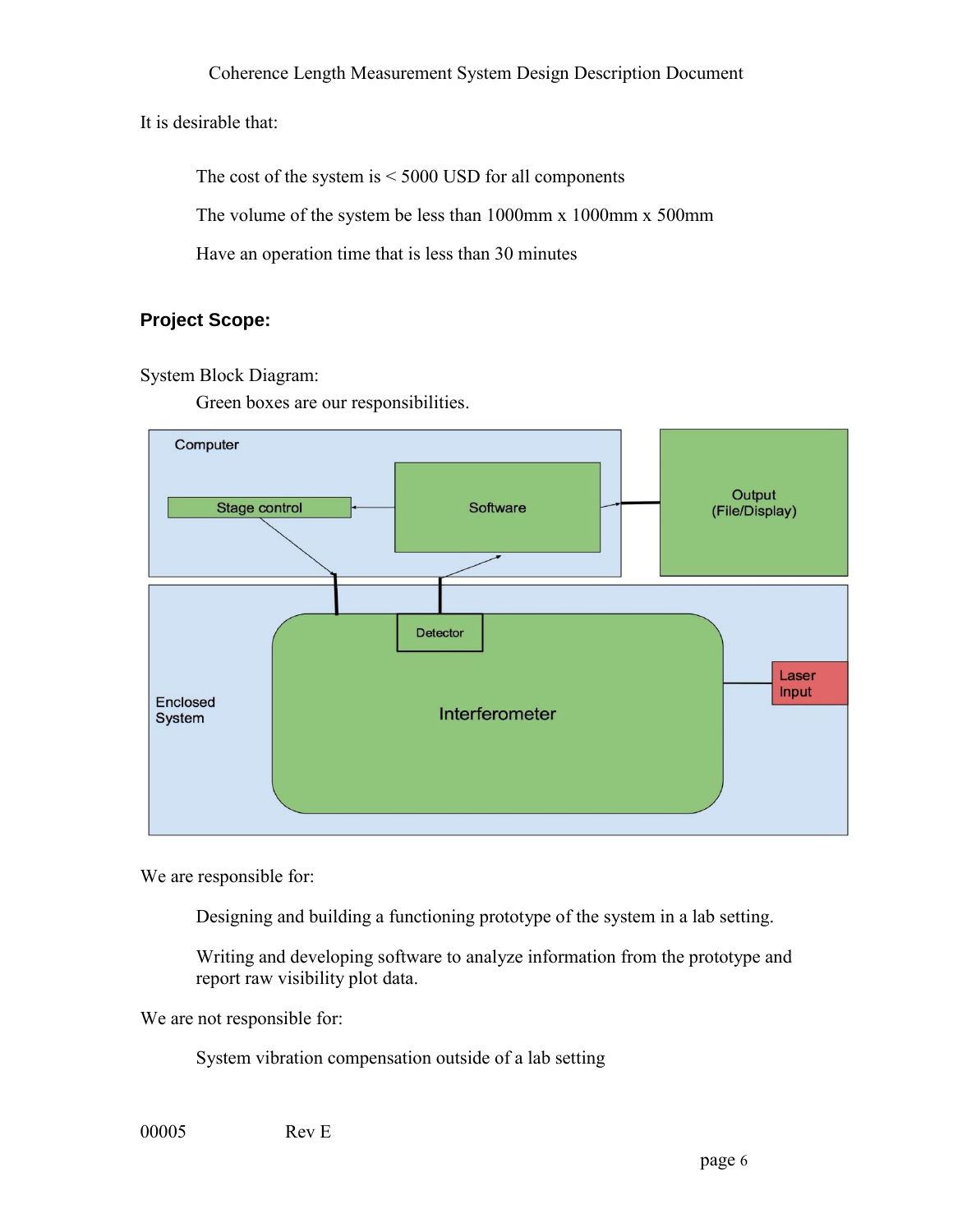### **Proposed Interferometer Designs:**





Figure 1. Setup diagram. Different colors do not represent different wavelengths. They are used to label different paths from different mirrors.



**Figure 2.** Diagram depicting grating as a step mirror **Figure 3.** Path difference against mirror used.



 $\overline{a}$ 

<sup>1</sup> Reference: Vladimyros Devrelis, Martin O'Connor, and Jesper Munch, "Coherence length of single laser pulses as measured by CCD interferometry," Appl. Opt. 34, 5386-5389 (1995)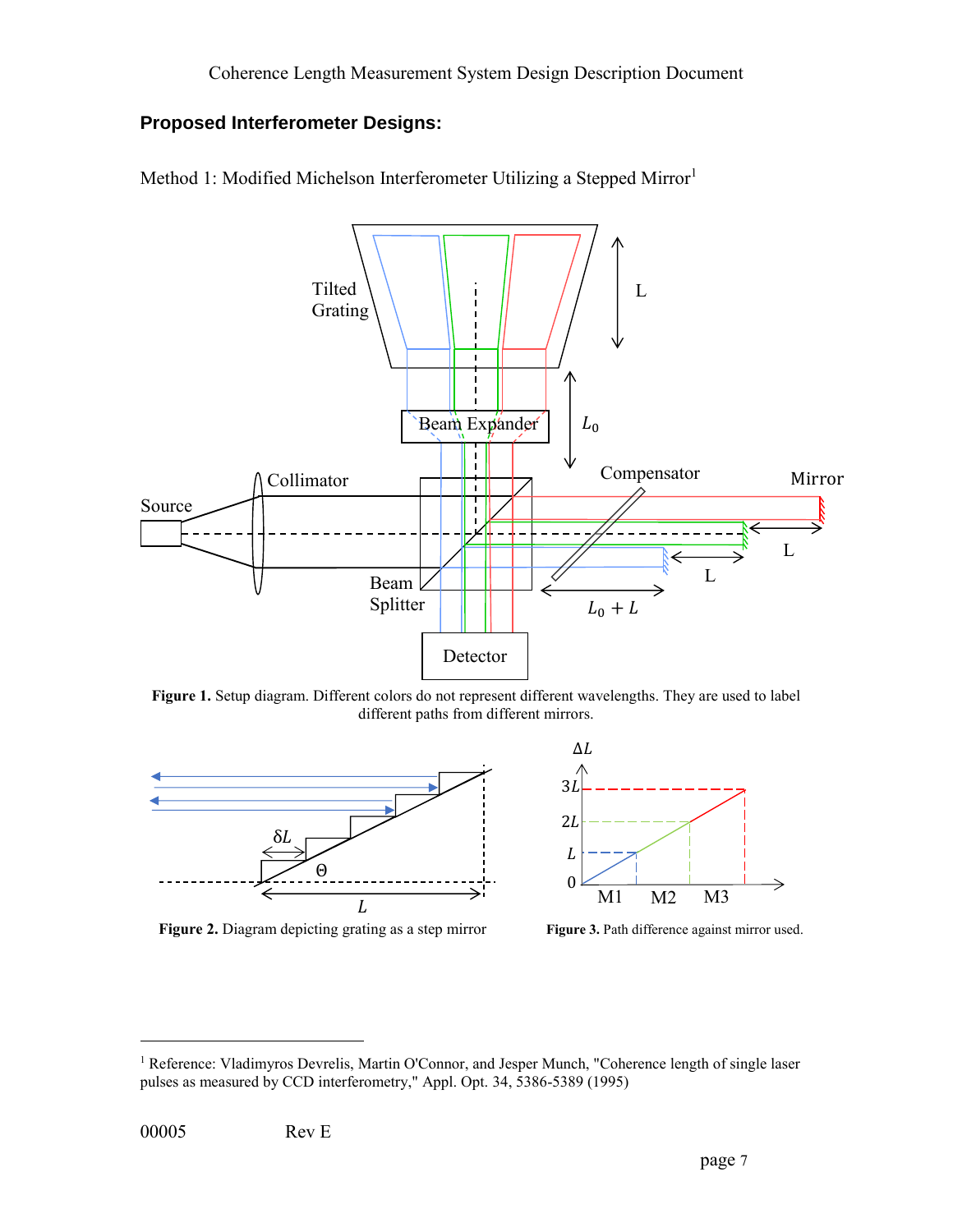|                                                                                                                | <b>Overview of Method</b>                                                                                                                                                         |
|----------------------------------------------------------------------------------------------------------------|-----------------------------------------------------------------------------------------------------------------------------------------------------------------------------------|
| Replaces the mirror in the measurement arm of the traditional Michelson<br>$\bullet$<br>Littrow configuration. | Interferometer with a blazed diffraction grating at the complementary angle of the                                                                                                |
| $\bullet$<br>way, the grating functions as a "staircase" of flat mirrors.                                      | This orientation of the grating makes use of the 90° blazed grating shape, in order to<br>have the incident light reflect back at various different optical path lengths. In this |
| the grating into narrow regions that sample different optical path lengths.                                    | Adds additional reference mirrors to the reference arm of the interferometer in a tiered<br>structure. This allows for an extension of the system's measurement range by slicing  |
| <b>Advantages</b>                                                                                              | <b>Disadvantages</b>                                                                                                                                                              |
| Can quickly measure the complete<br>coherence function.<br>Does not have any moving<br>components              | If a custom grating is required, this<br>method could become expensive.                                                                                                           |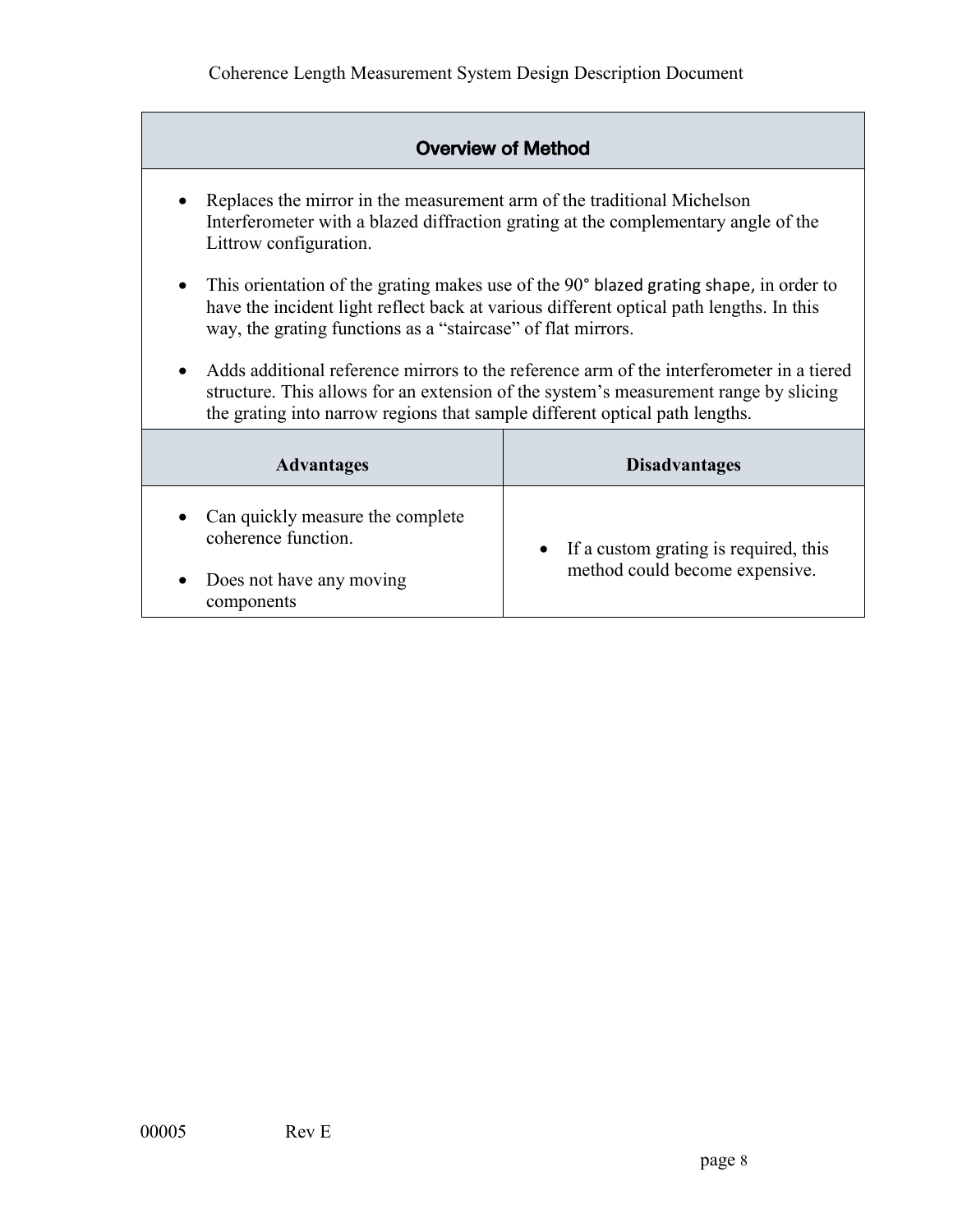|                           | <b>Component Analysis</b>                                                            |               |                                                                                                   |
|---------------------------|--------------------------------------------------------------------------------------|---------------|---------------------------------------------------------------------------------------------------|
| Component                 | <b>Key Specifications</b>                                                            | Price         | Link                                                                                              |
|                           | Aperture Size = $4 \text{ mm}$<br>$\bullet$                                          |               | https://www.edmun<br>doptics.com/optics/                                                          |
| Fiber Optic<br>Collimator | Wavelength Range = $190-1250$ nm<br>$\bullet$                                        | \$195         | optical-<br>lenses/specialty-<br>lenses/4mm-<br>aperture-uvvis-<br>fiber-optic-<br>collimator-fc/ |
| Beam Expander             | <b>TBD</b><br>(Possibly fabricated from individually<br>purchased components)        | $\gamma$      | N/A                                                                                               |
|                           | Dimensions = $25 \text{ mm} \times 50 \text{ mm} \times 9.5 \text{ mm}$<br>$\bullet$ |               |                                                                                                   |
| Diffraction<br>Grating    | Grooves/mm = $300$                                                                   | \$304         | https://www.thorlab<br>s.com/thorproduct.c<br>fm?partnumber=G<br>R2550-30035                      |
|                           | Blaze Angle = $26.5$ Degrees<br>$\bullet$                                            |               |                                                                                                   |
|                           | Dimensions = $12.5$ mm x 12.5 mm<br>$\bullet$                                        |               |                                                                                                   |
|                           | Coating $=$ Protected Silver<br>$\bullet$                                            | \$75          | https://www.edmun<br>doptics.com/optics/<br>optical-mirrors/flat-                                 |
| <b>Flat Mirrors</b>       | $R_{avg}$ > 98% at 450-2000 nm                                                       | per<br>mirror | mirrors/12.5mm-<br>square-silver-<br>coated-lambda10-<br>mirror/                                  |
|                           | Note: Provided reflectivity curve has<br>$\circ$<br>R>90% for 400 nm                 |               |                                                                                                   |
| Detector                  | <b>TBD</b>                                                                           | $\gamma$      | N/A                                                                                               |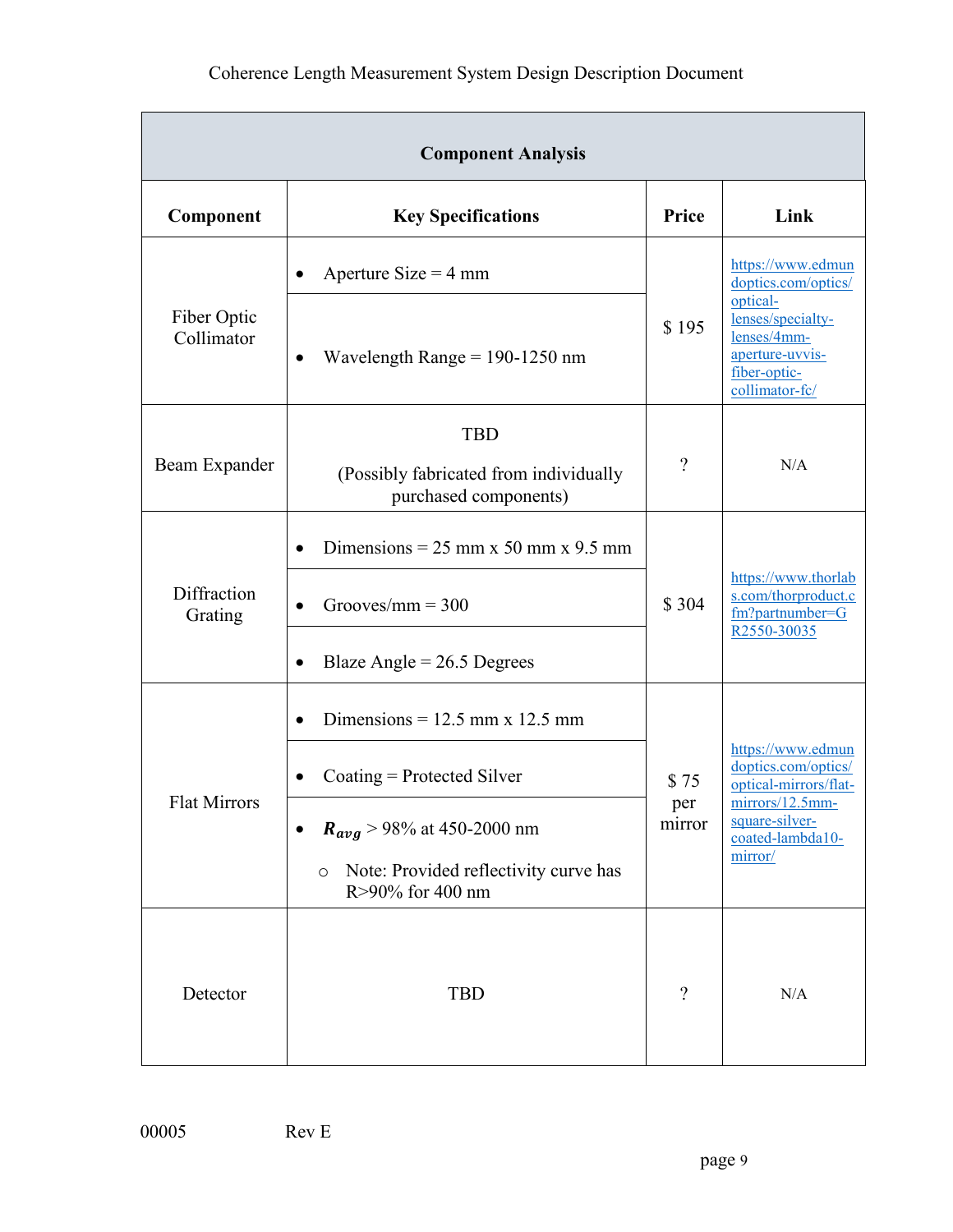| Beam Splitter<br>Plate (Designed)<br>for $45^{\circ}$ AOI) | Dimensions = $25 \times 36$ mm<br>$\bullet$<br>Reflection = $50 \pm 12\%$<br>$\bullet$<br>Thickness $= 1$ mm<br>$\bullet$<br>Wavelength Range $= 350-1100$ nm<br>٠ | \$289 | https://www.thorlab<br>s.com/thorproduct.c<br>fm?partnumber=BS<br>W <sub>26</sub> R |
|------------------------------------------------------------|--------------------------------------------------------------------------------------------------------------------------------------------------------------------|-------|-------------------------------------------------------------------------------------|
| Compensator<br>Plate (Designed)<br>for $45^{\circ}$ AOI)   | Dimensions = $25 \times 36$ mm<br>$\bullet$<br>Thickness= 1 mm<br>$\bullet$                                                                                        | \$116 | https://www.thorlab<br>s.com/thorproduct.c<br>fm?partnumber=BC<br><b>P42R</b>       |
|                                                            | Wavelength Range $= 350-1100$ nm                                                                                                                                   |       |                                                                                     |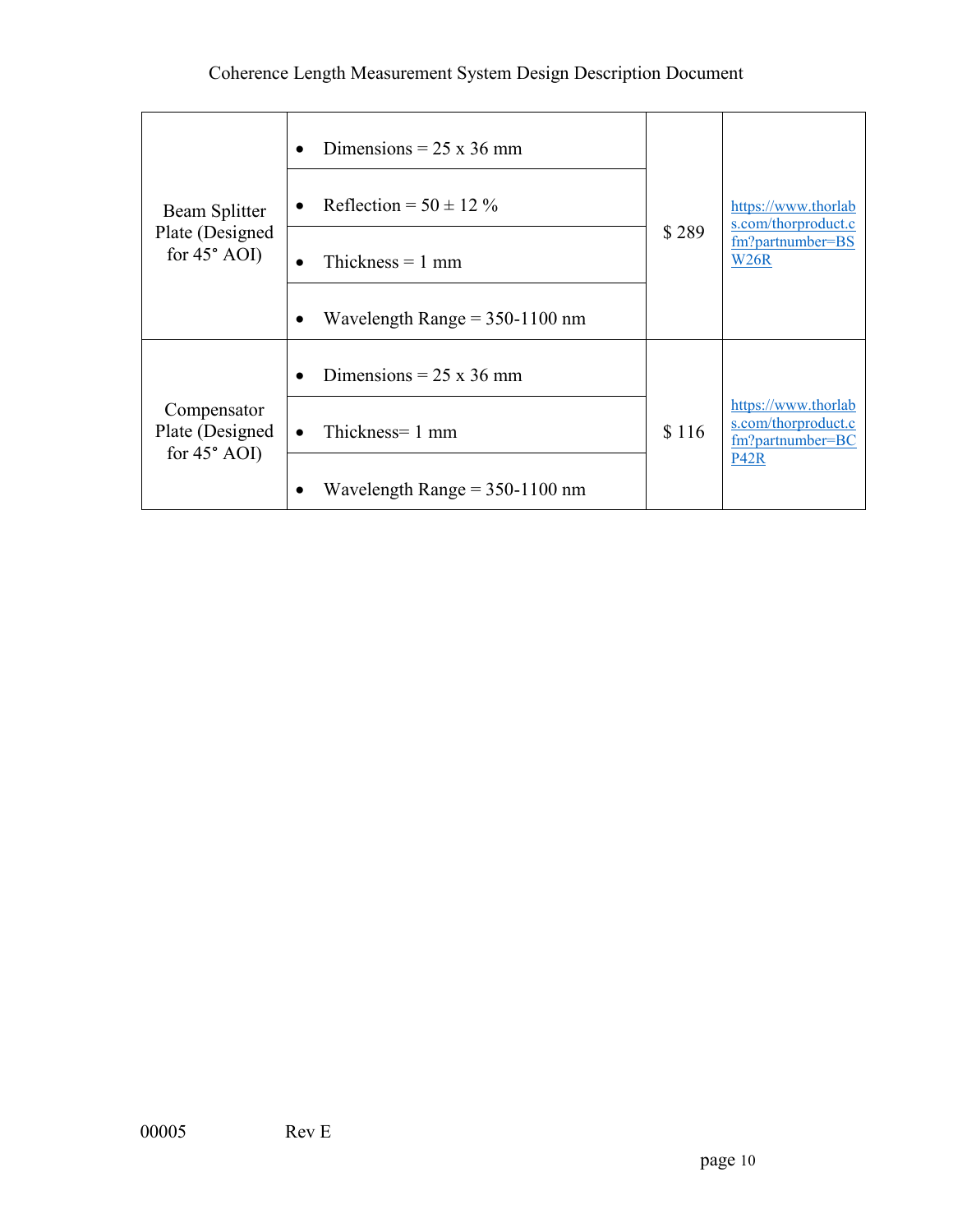



**Figure 1.** Setup diagram. This system utilizes a Michelson interferometer setup. Light from a laser is introduced to the system via a single mode fiber. One arm holds a motorized translation stage with a minimum of a 250 mm travel length controlled by a microcontroller or PC. The reference arm can hold a corner cube mirror as to ease calibration.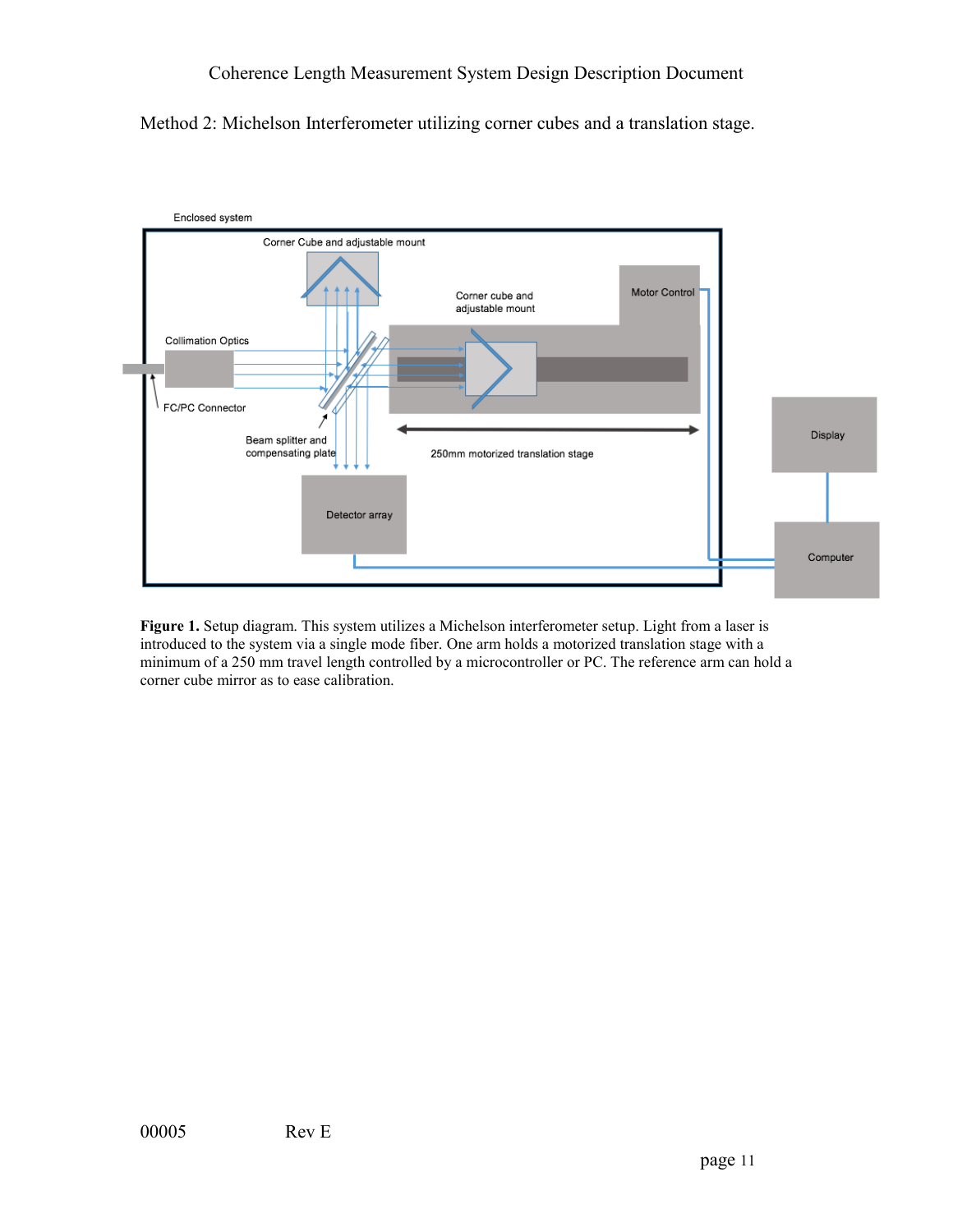| <b>Overview of Method</b>                                                                                                                                                      |                                                                                                                                                                                                                                                                   |
|--------------------------------------------------------------------------------------------------------------------------------------------------------------------------------|-------------------------------------------------------------------------------------------------------------------------------------------------------------------------------------------------------------------------------------------------------------------|
| $\bullet$<br>about its corner point occurring during motion, does not affect the fringes.<br>$\bullet$<br>information about the coherence length over the entire 500 mm range. | Replaces the flat mirrors used in a traditional Michelson Interferometer with hollowed<br>corner cubes. Corner cubes are valuable because any arbitrary rotation of the cube<br>Measurement corner cube will be moved by a translation stage, in order to capture |
| <b>Advantages</b>                                                                                                                                                              | <b>Disadvantages</b>                                                                                                                                                                                                                                              |
| Involves less optical components.<br>$\bullet$                                                                                                                                 | Utilizes moving components.<br>Cost currently exceeds budget.                                                                                                                                                                                                     |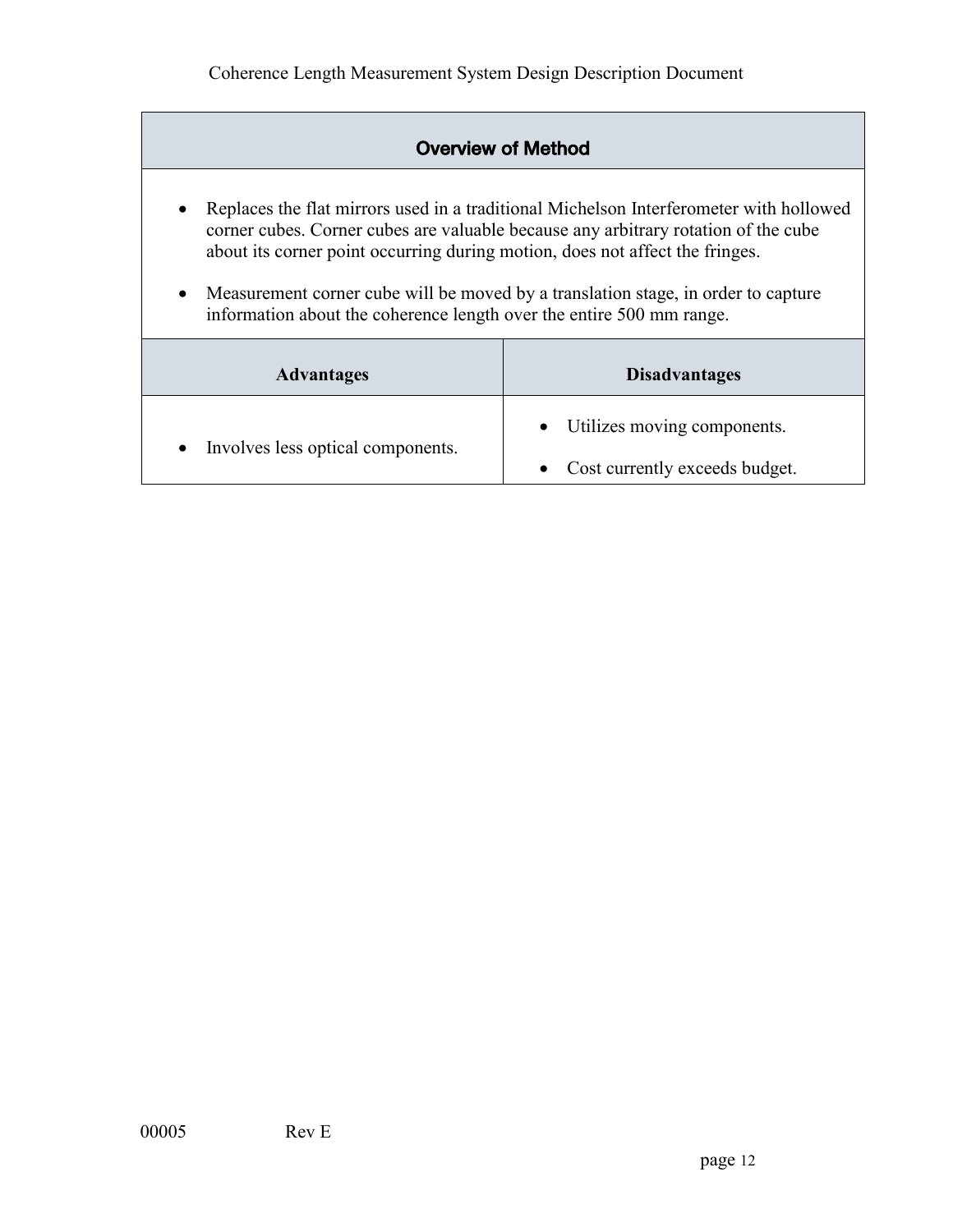|                                             | <b>Component Analysis</b>                                                                |                      |                                                                                       |
|---------------------------------------------|------------------------------------------------------------------------------------------|----------------------|---------------------------------------------------------------------------------------|
| Component                                   | <b>Key Specifications</b>                                                                | Price                | Link                                                                                  |
|                                             | Aperture Size = $4 \text{ mm}$                                                           |                      | https://www.edmu<br>ndoptics.com/optic<br>s/optical-                                  |
| Fiber Optic<br>Collimator                   | Wavelength Range = $190-1250$ nm                                                         | \$195                | lenses/specialty-<br>lenses/4mm-<br>aperture-uvvis-<br>fiber-optic-<br>collimator-fc/ |
|                                             | Travel Range $=$ 300 mm                                                                  |                      |                                                                                       |
|                                             | Maximum Horizontal Velocity = $50 \text{ mm/s}$                                          |                      | https://www.thorla<br>bs.com/newgroupp                                                |
| Translation<br>Stage                        | Minimal Achievable Incremental<br>$\bullet$<br>Movement along Optical Axis = $0.1 \mu m$ | \$3,027              | age9.cfm?objectgr<br>oup $id = 7652$ &pn<br>$=LT$ S300/M                              |
|                                             | Minimal Repeatable Incremental<br>$\bullet$<br>Movement along Optical Axis = $4 \mu m$   |                      |                                                                                       |
|                                             | Wavelength Range = $450-10,000$ nm                                                       |                      |                                                                                       |
| <b>Hollow Corner</b><br><b>Cube Mirrors</b> | Parallelism $=$ 5 arc second                                                             | \$849<br>per<br>cube | https://www.newp<br>ort.com/p/UBBR1<br>$-5S$                                          |
|                                             | Aperture = $25.4$ mm                                                                     |                      |                                                                                       |
| Detector                                    | <b>TBD</b>                                                                               | $\gamma$             | N/A                                                                                   |
| Beam Splitter                               | Dimensions = $25 \times 36$ mm                                                           |                      | https://www.thorla<br>bs.com/thorproduc                                               |
| Plate (Designed<br>for $45^\circ$ AOI)      | Reflection = $50 \pm 12\%$<br>$\bullet$                                                  | \$289                | t.cfm?partnumber<br>$=$ BSW26R                                                        |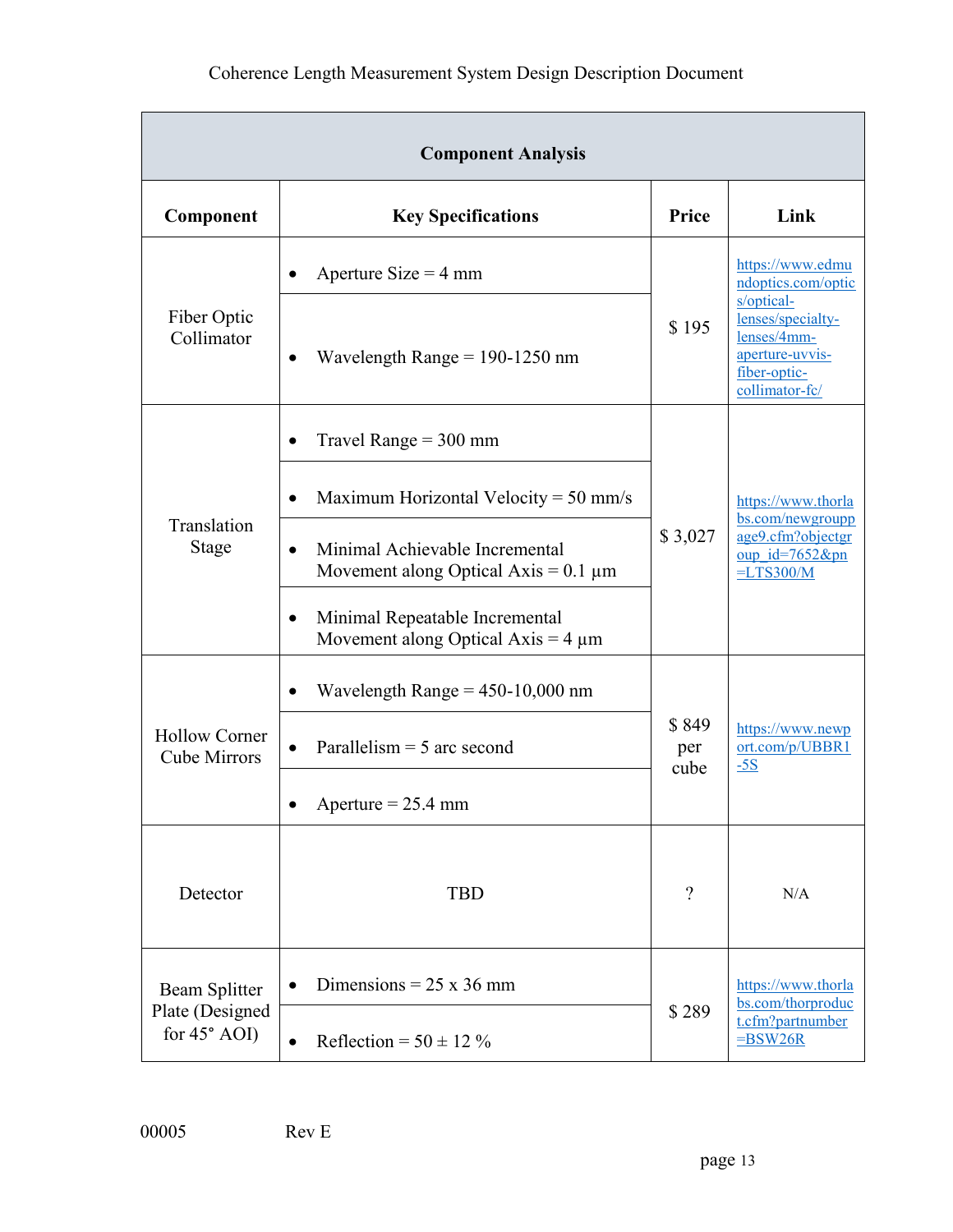|                                                         | Thickness $= 1$ mm<br>$\bullet$<br>Wavelength Range = $350-1100$ nm<br>$\bullet$ |       |                                                             |
|---------------------------------------------------------|----------------------------------------------------------------------------------|-------|-------------------------------------------------------------|
|                                                         | Dimensions = $25 \times 36$ mm<br>$\bullet$                                      |       |                                                             |
| Compensator<br>Plate (Designed<br>for $45^{\circ}$ AOI) | • Thickness= $1 \text{ mm}$                                                      | \$116 | https://www.thorla<br>bs.com/thorproduc<br>t.cfm?partnumber |
|                                                         | Wavelength Range = $350-1100$ nm<br>$\bullet$                                    |       | $=$ BCP42R                                                  |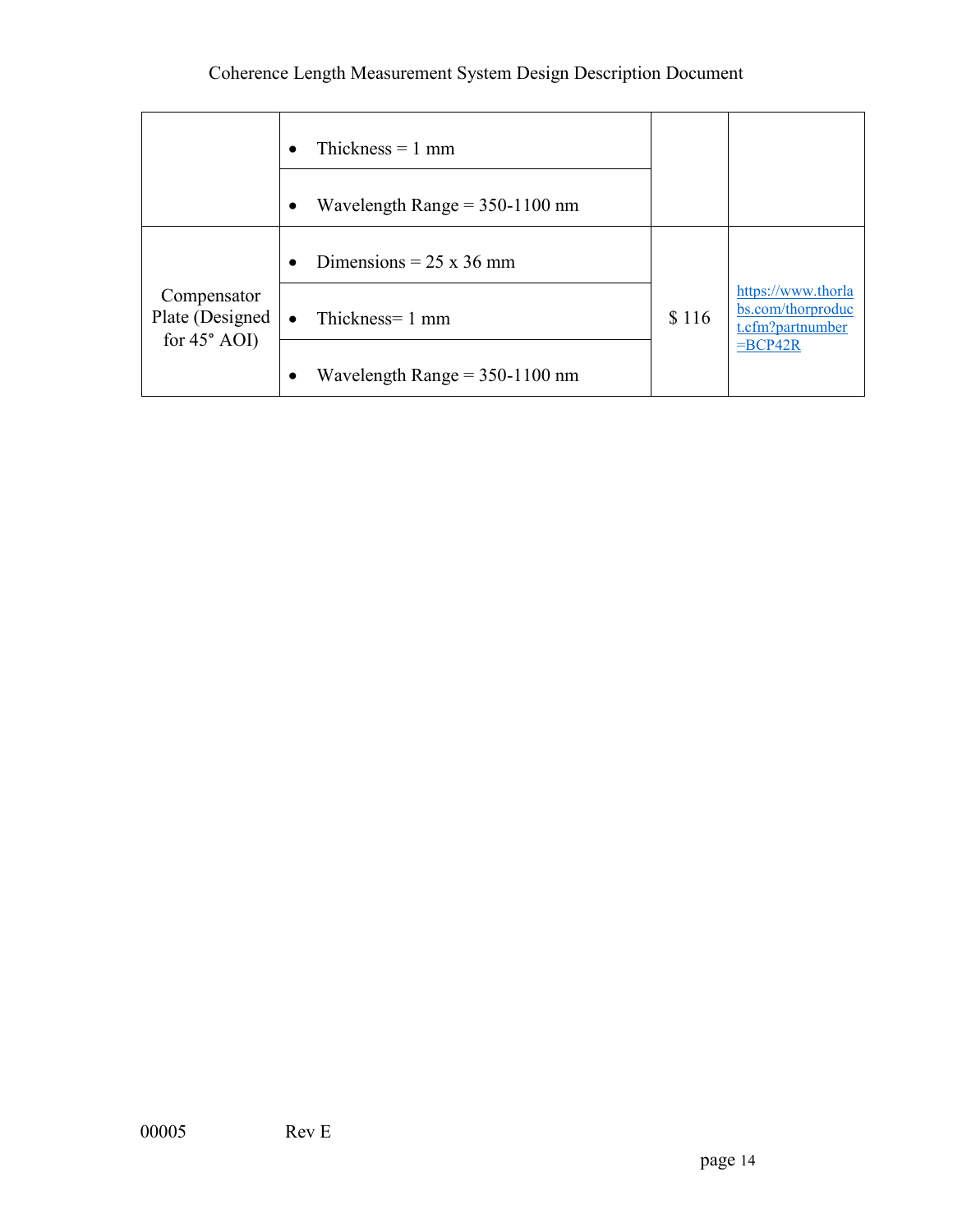#### **Resources Needed:**

The following individuals will be used as advisors for our team:

- Professor Thomas Brown for general system help
- A graduate student possibly provided by Professor Fienup to assist with FRED

The following software will be used in the design process:

- FRED for computer modeling of the propagation of light through the system o Possible Backup: FDTD Software
- Python or MATLAB for data analysis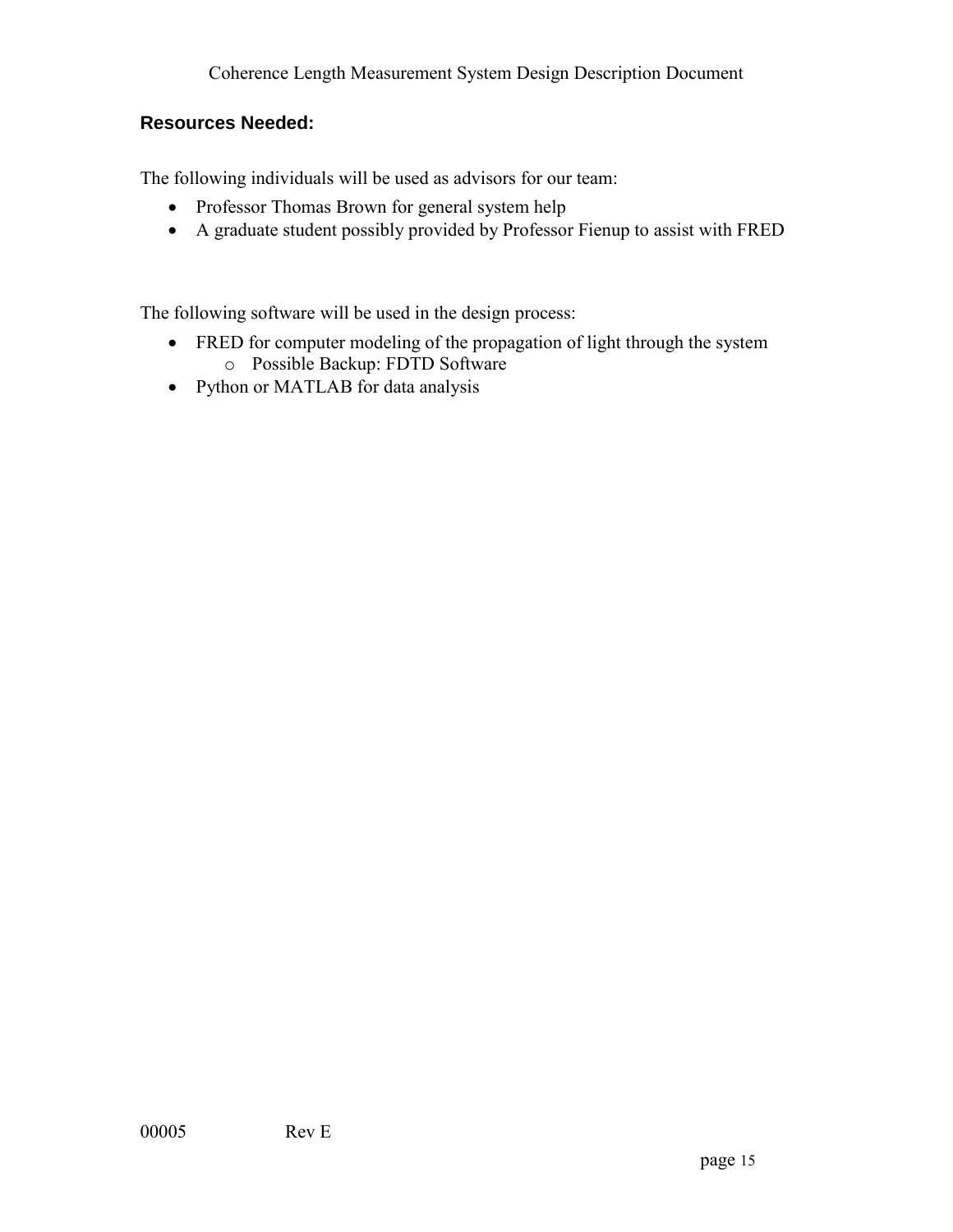|          | <b>Timeline</b>                                                                                                                                     |
|----------|-----------------------------------------------------------------------------------------------------------------------------------------------------|
|          | <b>Fall Semester (Prior to Semester End)</b>                                                                                                        |
| December | Continued investigation of possible detectors<br>Begin investigation into using FRED<br><b>Finalized PRD</b>                                        |
|          | <b>Spring Semester Timeline</b>                                                                                                                     |
| January  | Start working in lab:<br>Setup interferometer<br>$\circ$<br>Begin preliminary tests<br>$\circ$<br>Identify and order items with long delivery times |
| February | Continue testing<br>Selection of best method to pursue<br>Complete BOM<br>Order all parts                                                           |
| March    | Start writing software (Python)<br>Assemble prototype                                                                                               |
| April    | Test prototype                                                                                                                                      |